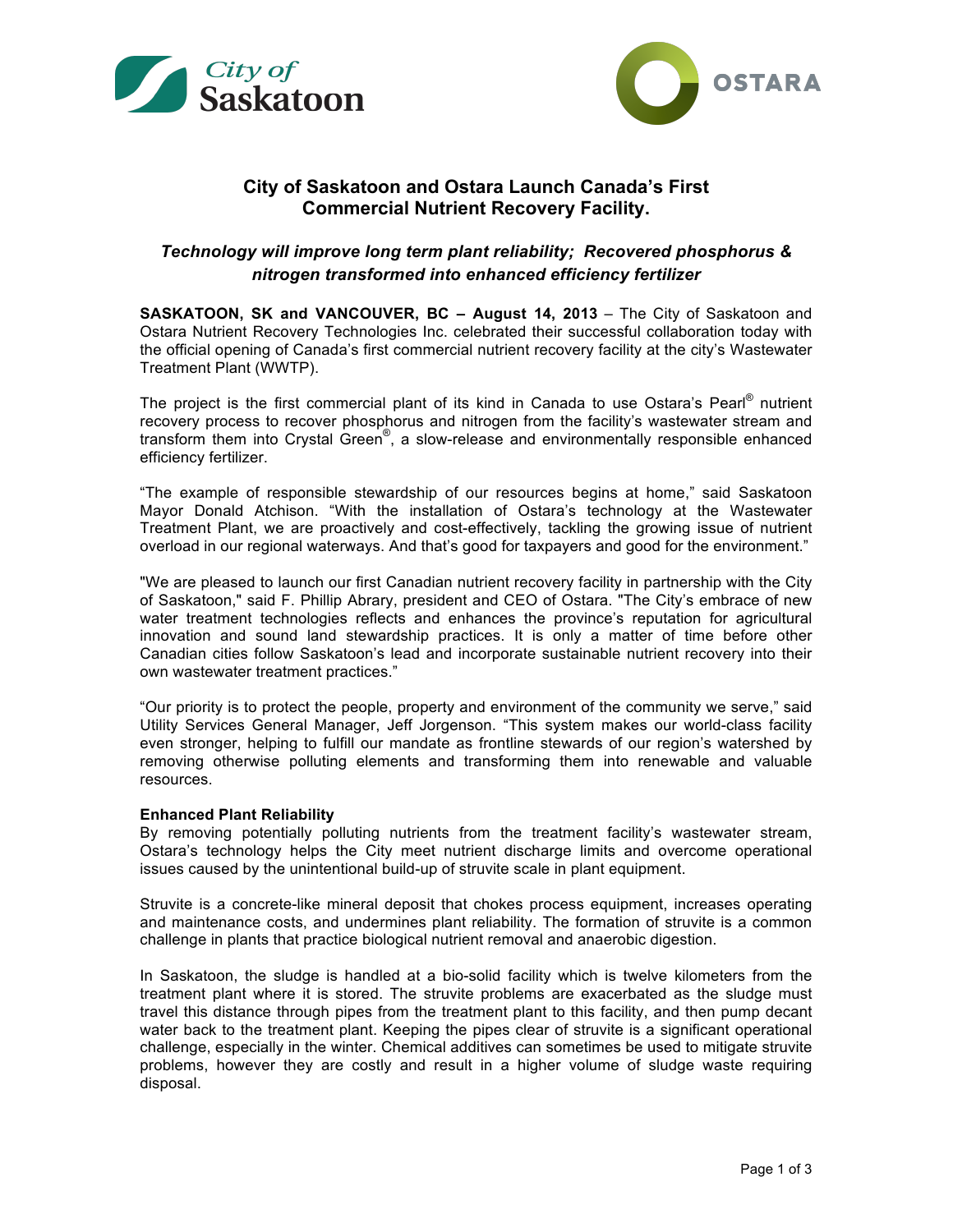The Ostara system will help the City overcome these challenges by recovering 75 per cent of the phosphorus and 10 per cent of the nitrogen from the wastewater stream before they accumulate in the equipment.

Using Ostara's Pearl 2000 system, Saskatoon's new nutrient recovery facility has an annual production capacity of 730 metric tons of Crystal Green fertilizer using the nutrients recovered by the process, for which the City receives revenue.

This is also Ostara's first commercial implementation of WASSTRIP<sup>®</sup>, a process that increases the amount of phosphorus available for recovery by up to 40 per cent, enhancing the efficacy of the Pearl process and controlling struvite scale formations throughout the sludge treatment stream.

The nutrient recovery system installed at the plant will result in significant annual cost savings and provide a revenue stream earned from the fertilizer produced. The system installed at the Saskatoon WWTP cost \$4.7 million (CAD).

## **Enhanced Efficiency Fertilizer**

Ostara's nutrient recovery process helps to address one of the planet's most critical environmental challenges: the proliferation of algae blooms that impair waterways and destroy aquatic life. Ostara's technology recovers excess nutrients before they have an opportunity to accumulate and transforms them into an environmentally responsible, slow-release fertilizer called Crystal Green.

A blend of phosphorus, nitrogen and magnesium, Crystal Green is the first nutrient technology to offer a plant-activated, slow-release fertilizer sustainably made from renewable sources. Unlike conventional water-soluble fertilizers, Crystal Green responds to plant demand, releasing nutrients only when the roots need them, resulting in greater fertilizer efficiency, lower application rates, and reduced nutrient loss through leaching and runoff. It is used by growers in the agriculture, turf and ornamental sectors throughout North America and in Europe,

"We have the opportunity to transform a water challenge common throughout North America into a sustainable solution," said Mr. Abrary. "Removing nutrients from where they shouldn't be – in our waterways – and using them to create a new generation of eco-friendly, enhanced efficiency fertilizer is the smart thing to do agriculturally and the right thing to do environmentally."

- 30 -

## **About The Wastewater Treatment Plant**

The Saskatoon Wastewater Treatment Plant is a designated Level 4 plant, which is the highest level of certification. As such, all aspects of the wastewater treatment process are closely monitored twenty-four hours a day, seven days a week, by highly trained Plant operators. The treatment process is continuously analyzed through electronic controls, monitoring devices and computers to ensure the Plant is operating effectively. Additionally, an on-site laboratory performs approximately 30,000 analyses annually to ensure continuous quality control and to record the Plant's performance.

## **About Ostara Nutrient Recovery Technologies Inc.**

Ostara designs, builds and markets a proprietary nutrient recovery technology that transforms phosphorus and nitrogen recovered from municipal and industrial water treatment facilities into a .<br>high-value, eco-friendly fertilizer, sold and marketed as Crystal Green®. Ostara currently operates five nutrient recovery facilities in North America and plans to launch two additional plants later in 2013, including its first European site in Slough, UK for Thames Water. The Company also operates a demonstration facility to treat industrial process water. Ostara is the recipient of numerous awards including the 2011 Technology Pioneer by the World Economic Forum, and being named to the Global Cleantech 100 for the past four years and is headquartered in